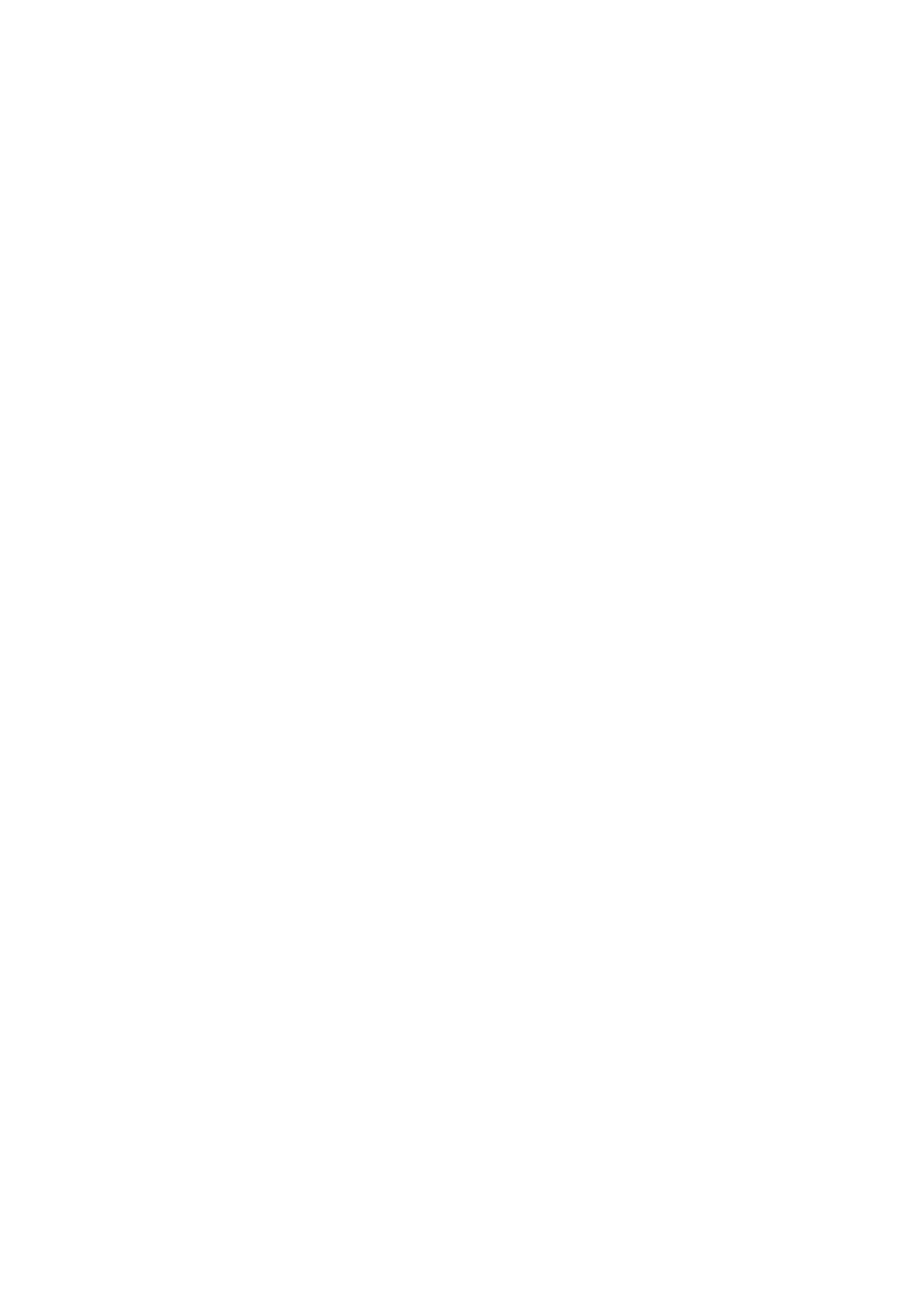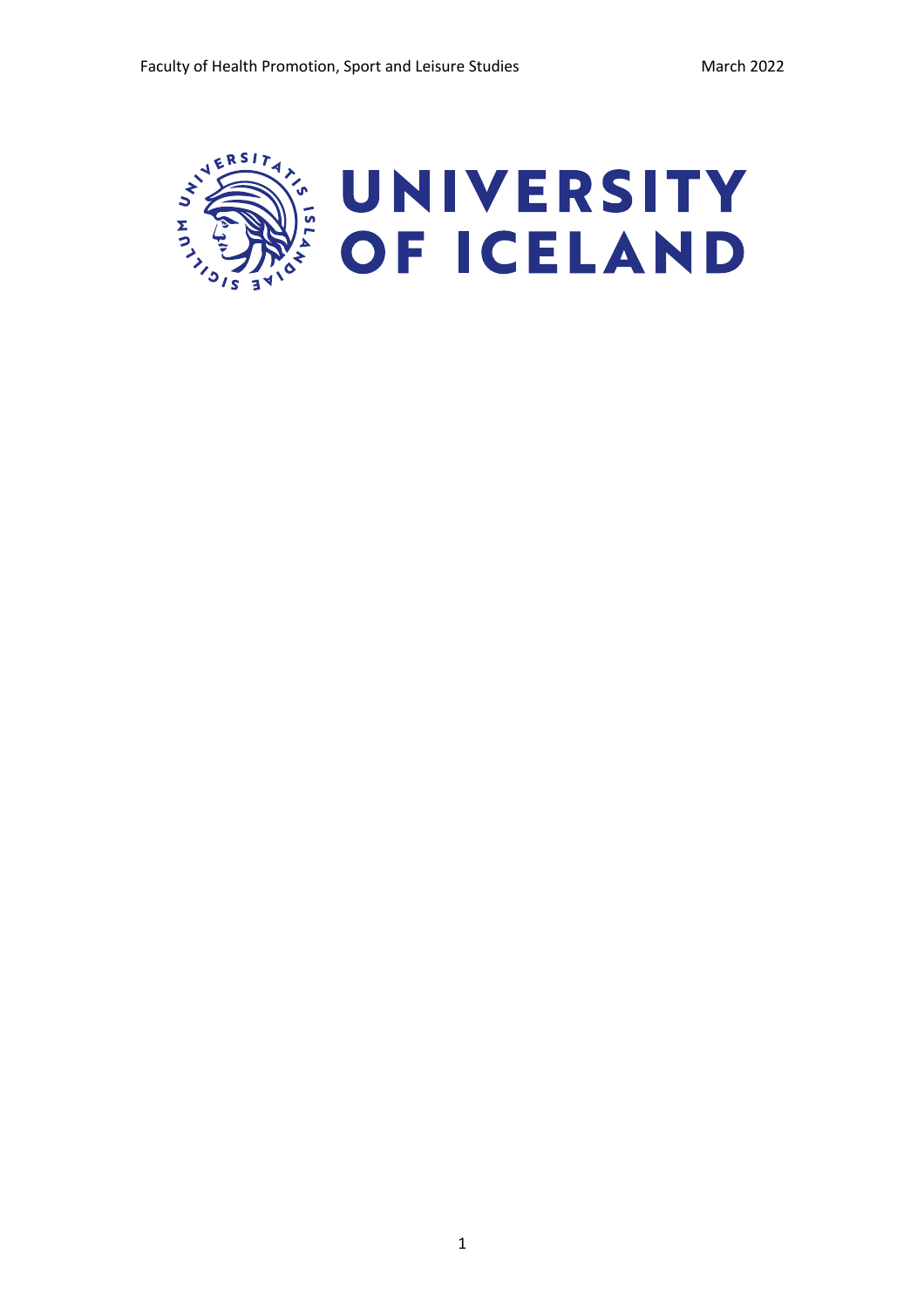# **Introduction**

In accordance with the Icelandic Quality Enhancement Framework at the University level in Iceland and the University of Iceland's Guidelines for the organization, schedule and process of institution-led review of faculties and interdisciplinary programs, the Faculty of Health Promotion, Sport and Leisure Studies (the Faculty), School of Education (the School), University of Iceland (the University), carried out self-evaluation during the autumn semester of 2021. The results are presented in this report. A self-evaluation committee was established in September of 2021.

The committee members were:

- 1. Ársæll Már Arnarsson Head of Faculty
- 2. Ragnheiður Júníusdóttir Chair of Department of Health Promotion and Home Economics
- 3. Eygló Rúnarsdóttir Chair of Department of Leisure Studies
- 4. Örn Ólafsson Chair of Department of Sports
- 5. Anna Sigríður Ólafsdóttir Chair of Department of Health Promotion and Home Economics (Gratuate Studies and Diplomas)
- 6. Jakob Frímann Þorsteinsson adjunct lecturer and Chair of the study programme for Vocational Diploma for People with Disabilites
- 7. Svava Sigríður Svavarsdóttir, representative of graduate students
- 8. Böðvar Nielsen Sigurðarson, representative of undergraduate students
- 9. Sigurður Arnar, representative of working sphere, school director in Grundarskóli
- 10. Sigurlaug María Hreinsdóttir representative of the administration

The Committee received data and information regarding the Faculty from University databases which were included in this report. The Committee received the student satisfaction survey results and student focus groups were engaged to explore those results more closely. The Committee gathered data on number of students, courses, teaching, faculty and staff, research, and comparison with other Faculties. These data are discussed and presented in the text and tables in this report. The representative of working sphere attended Committee meetings, including during the visit of the international external experts. The representative of the working sphere provided very useful comments that have been incorporated into the report.

The University of Iceland Centre for Teaching and Learning reviewed the Faculty's course catalogue descriptions, especially learning outcomes, and provided the Committee with that review.

Assisting with student focus groups were Guðbjörg Andrea Jónsdóttir, along with her team at the Social Science Research Institute. They held one focus group among the undergraduate students and another group for the graduate students.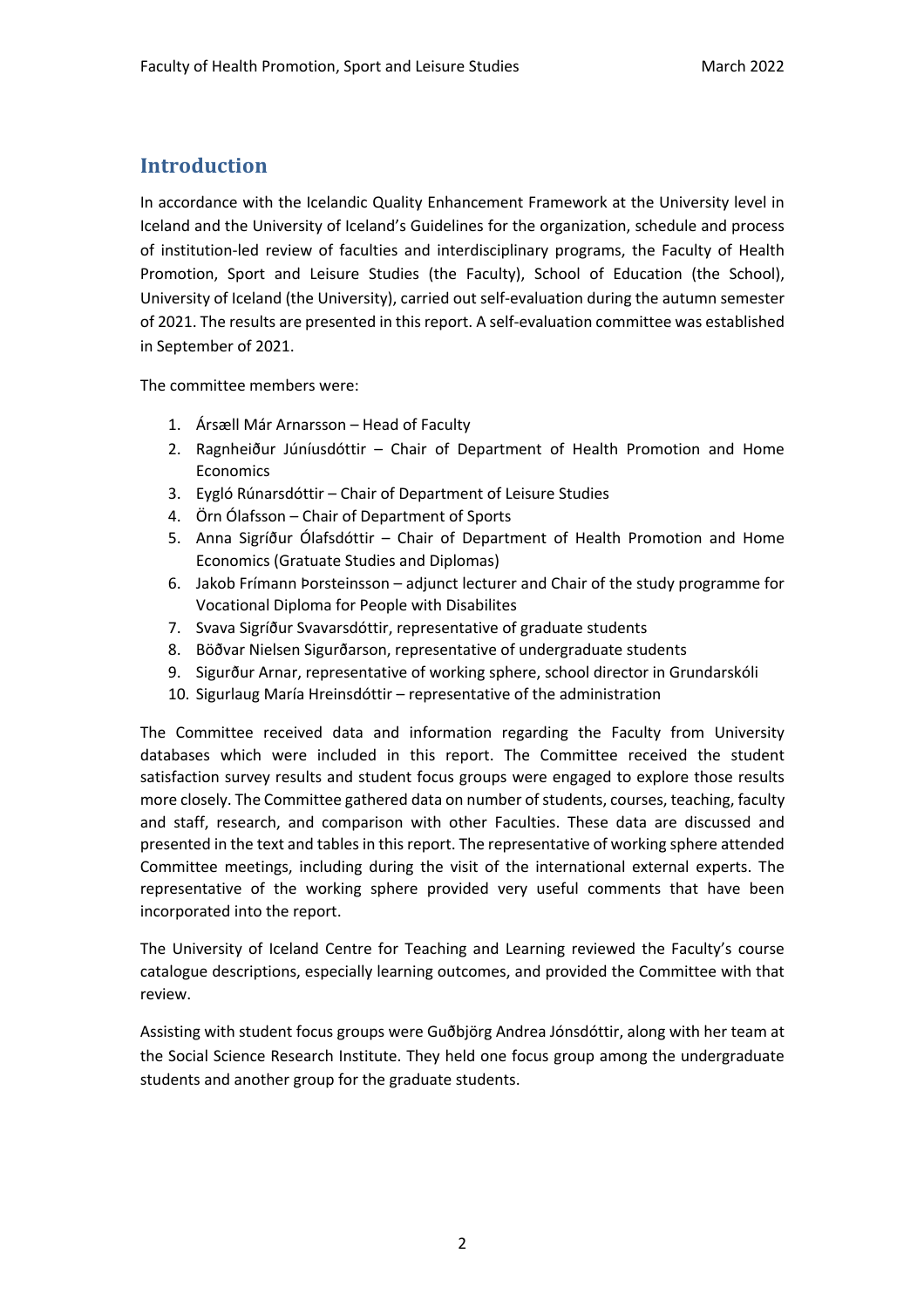# **Faculty Characteristics**

Iceland University of Education (IUE) merged with the University of Iceland (UI) in July 2008 and formed the School of Education, one of five schools within the University. At the same time the structure within the School of Education was revised and divided into three faculties. One of them was the Faculty of Sport, Leisure Studies and Social Education. The faculty was structured around three different educational departments: Sport and Health Sciences, Leisure Studies, and Social Education. Since then, the faculties have been rearranged and Social Education is no longer a part of the current faculty. Instead, the Department of Health Promotion (previously named Home Economics) has become a part of it, along with a Vocational Diploma-programme for people with disabilities. Recently, the faculty embarked on a joint venture with the Faculty of Psychology in the School of Health Sciences, offering graduate studies and diploma in Applied Behavioural Analysis. Obviously, this has led to radical changes in the structure and human resources of the faculty. An equally important change was the transfer of facilities of the Department of Sports, which was, during the time of the last report in QEF1, situated in Laugarvatn, a village with 166 registered inhabitants, located 77 km from Reykjavik. Subsequently, the Department of Sport experienced a surge in student numbers, which, although very welcome, has provided a lot of organizational challenges and human resource issues.

The administration of the Faculty is governed by the Faculty Meeting which is run in accordance with articles 17 and 18 of Regulation 569/2009. Daily administration is in the hands of the Faculty Head, with assistance from the Vice Head as needed, as stipulated in article 16 of Regulation 569/2009. Four Faculty members are tasked with the duties of Programme Chairs, that meet regularly within the Faculty board. Decisions on strategy, teaching, and research are made at Faculty Meetings. The Faculty Head is a member of the Executive Board of the School. The Faculty offers 13 study programmes at the undergraduate and graduate levels (Appendix 1, Table 1).

The Faculty currently has 35 academic teaching positions (26.9 full time equivalent, FTE) (Appendix 1, Table 2). Of these 20 are Adjunct Lectures (13.2 FTE) and 6 Full Professors (5.2 FTE). A total of 60% of the academic staff are over 50 years of age.

The number of students and their progress through the study programs varies a great deal between them (Appendix 1, Table 3). There are two M.Ed. programs that have a low completion rate, ÍÞH441 with 56% and TÓS441 with 25%. The completion rate in other programs is satisfactory. The retention rate for the first year is very high, except for study program, ÍÞH311. The Faculty considers this appropriate since it accepts all entrants who fulfil the minimum requirements. Also, students often switch between study programmes in the first year, and as some students leave this Faculty, others join it, hence the overall class size remains healthy and so does the 4-year completion rate. In 2020-2021 the number of students was 645, thereof 396 were undergraduate students and 159 postgraduate students.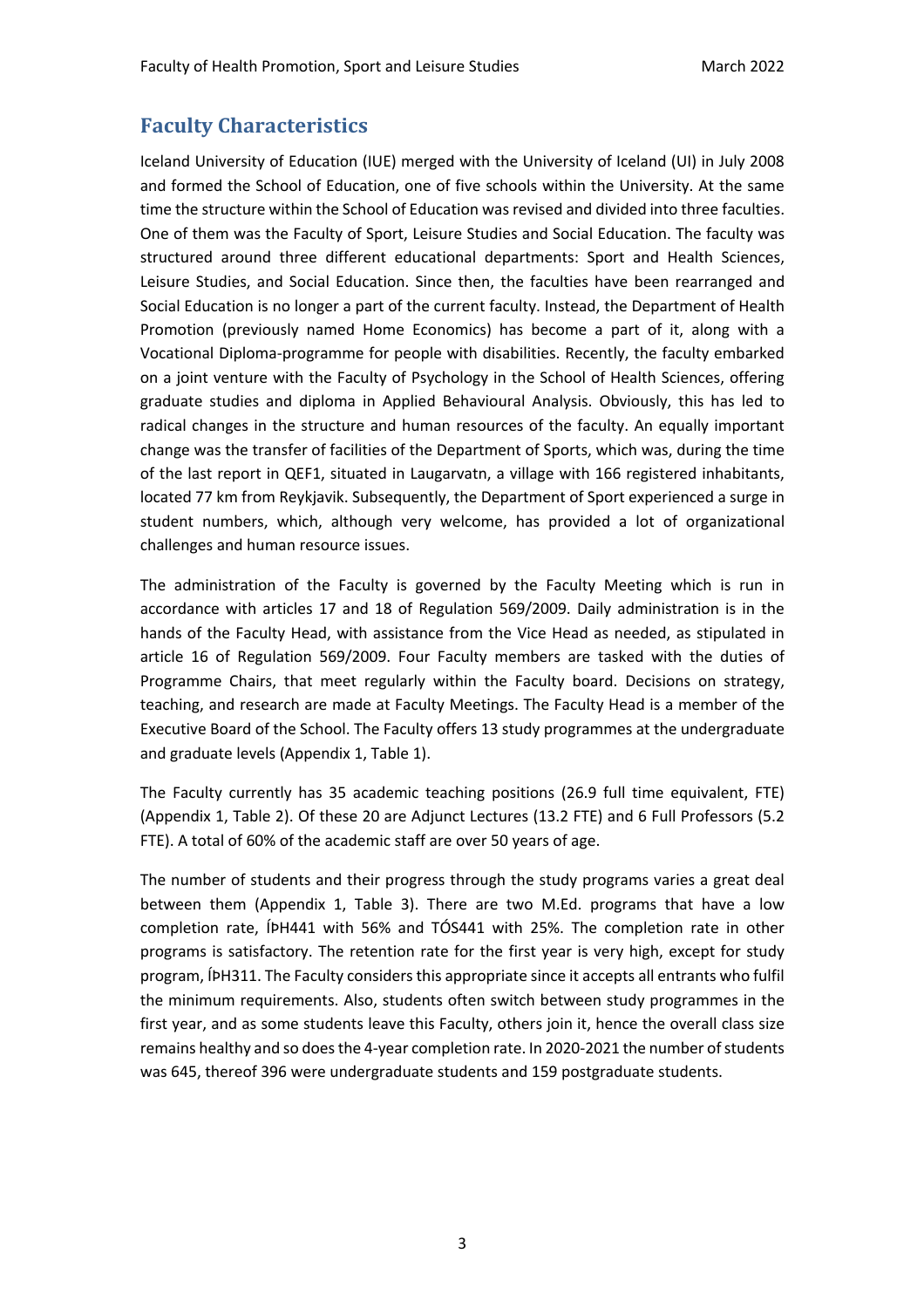# **Summary and Main Conclusions for the Faculty**

# Lessons learned from QEF1

The Faculty has worked towards hiring more faculty members and having members of other faculties move into this Faculty, as long as their research and teaching emphasis have been found compatible with this Faculty. However, the Faculty has also lost tenured staff to both the private sector as well as to other public sector organizations.

The University has made a great effort in investigating student retention rates and the School has used this information to emphasize the reception of new undergraduate students. The Faculty of Health Promotion, Sports and Leisure, has played an important role in setting up programs to better integrate new students. Mentoring programs have been launched for the same purpose. Also, there have been efforts made into simplifying the digital interface for the students.

There has been considerably more research output, as well as more research funding, which indicates that research activity among faculty members has been better supported than in the past. More permanent faculty members are now active in research than before.

The workload within the Faculty is still too much, and members are still forced to take on extra duties to make things work. This is partly due to COVID-19 but is also an unresolved issue from past years. Perhaps a more centralised approach from the University's management is the only way forward.

The quality of teaching has improved, as can be seen from surveys, although there is still cause for concern about the Master's level programs. Also, since many teachers are only hired in temporarily and on a part-time basis, it is important to liaise with them in a more formal manner.

Active participation by students in the governance of the Faculty remains a problem, as indeed their reluctance to have their voice heard in this report demonstrates. Many approaches have been tried, i.e., extra credits, even financial rewards, but to no avail.

# Teaching and Learning

The greatest challenge facing the Faculty, is the dramatic increase in new students, particularly within the Sports programme. This, coupled with the COVID epidemic, has placed great stress on resources, not only human but also on facilities as it has been necessary to divide classes up.

The Faculty has had a strong framework of quality review of its programmes for a number of years and conducts a continuous review and improvement cycle. The Faculty receives and reviews annually surveys of B.S., M.S., and graduated students. The Head of Faculty biannually reviews the course evaluations and follows problematic reviews up with interviews with teachers. The Faculty has set learning outcomes for all its courses and for its degree programmes. Members of individual study programmes review these and revise them regularly.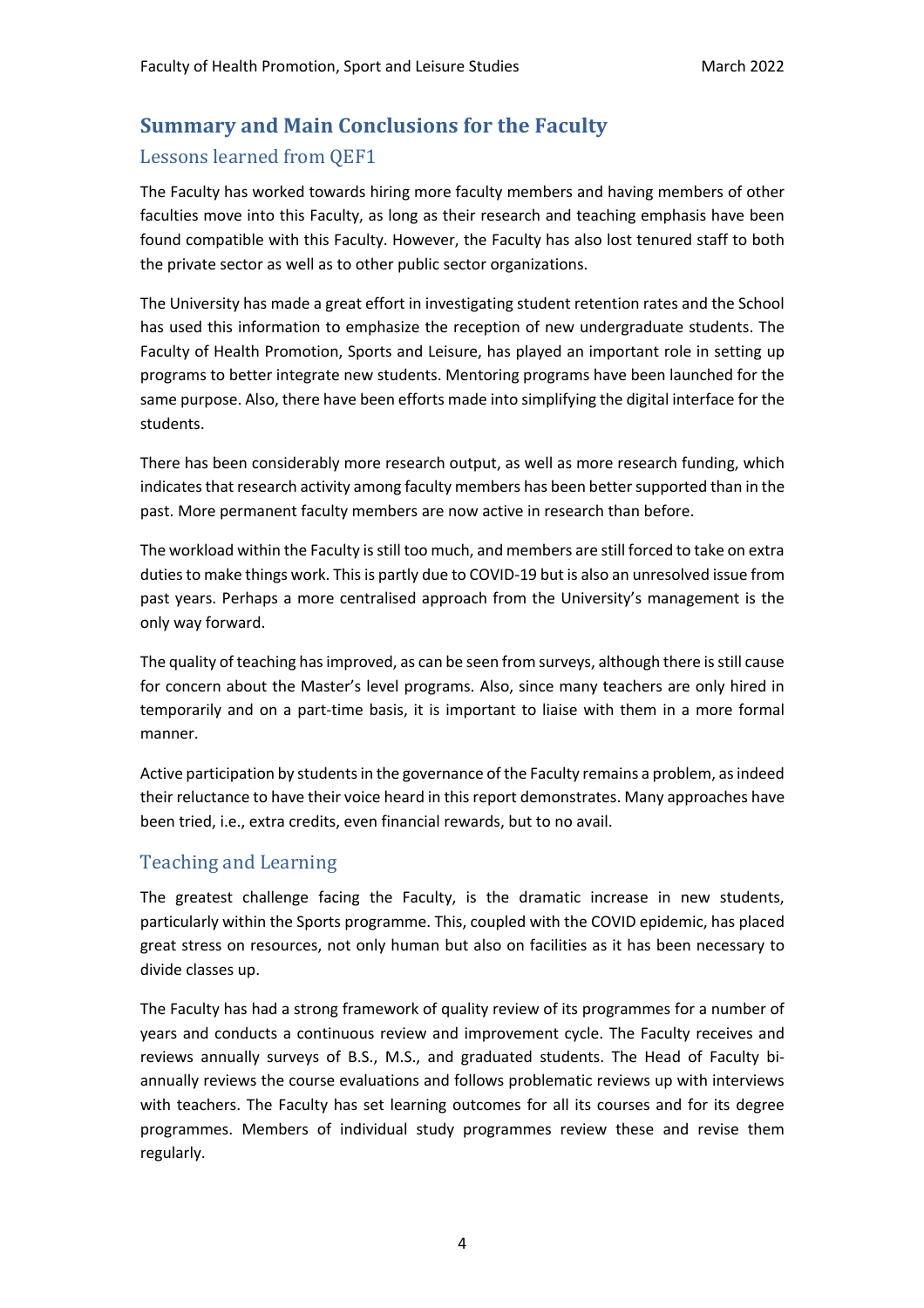Of particular importance in the coming years, will be revisions and improvements of the Master's level programs. The Faculty will revise these programs in co-operation with students. As a part of this process, course learning outcomes will be mapped to the programme learning outcomes as it regularly has been for the undergraduate programs but needs to be done more vigorously for the graduate programs.

The Faculty intends to strengthen the welcoming and orientation of new graduate students and further develop their community. The Faculty intends to involve graduate students more in the Faculty, both in Faculty Meetings and in participation at events.

## Management of Research

The School of Education aims at supporting all educational levels in Iceland - that means not only supporting the students and teachers that work in the system but also the families of the children and by empowering the formal, in-formal, and non-formal educational settings. Also by working with the total system (not only the schools but ministries, municipalities, etc.) the research done within the SOE impacts the policies regarding the bigger picture of education and wellbeing of students in Iceland and in Europe through international projects.

The assessment of impact of a university faculty is no easy feat. Of course, it has impact, but to quantify it in any meaningful way, is complex exercise. The goal of the faculty is to promote physical and mental well-being in Iceland. This goal is primarily reached by providing a solid and evidence-based education for our students, and train them in reviewing, assessing, producing and disseminating scientific knowledge in their future endeavours.

The second-most important part of the faculty's impact must come from its research. There are very active researchers within the faculty that publish extensively in internationally recognized scientific journals, and thereby contribute to the general advancement of their respective fields. Furthermore, the faculty is also active in publishing in Icelandic journals, especially results which they deem important on a local level. In terms of research output (Appendix 1, Table 4), as measured by the evaluation system of the public universities in Iceland, the Faculty is somewhat below both the School and University averages.

Thirdly the faculty seeks to be active in communicating scientific data with the general public. Members of faculty are very active in engaging with the public, via television (even by hosting shows on scientific issues), radio, newspapers, podcasts, and social media. Members are also visiting schools and other institutions and give talks on various topics. They are also serving on various boards and committees both on a national-level as well as in municipalities

## Follow-up Processes

The implementation of the Action Plan will be a standing item on meetings of the Faculty Board and similarly Faculty Head will report on the progress regularly to the School Board. Faculty Head reports formally to the School Dean on the status of the implementation and plans for next year together with other relevant QA matters no later than 1 December and this will be followed up in the School Board. The School Dean will subsequently make use of this report in a status report for all Faculties in the School, which will be submitted to the Quality Committee no later than 15 January. The Quality Committee writes a short report to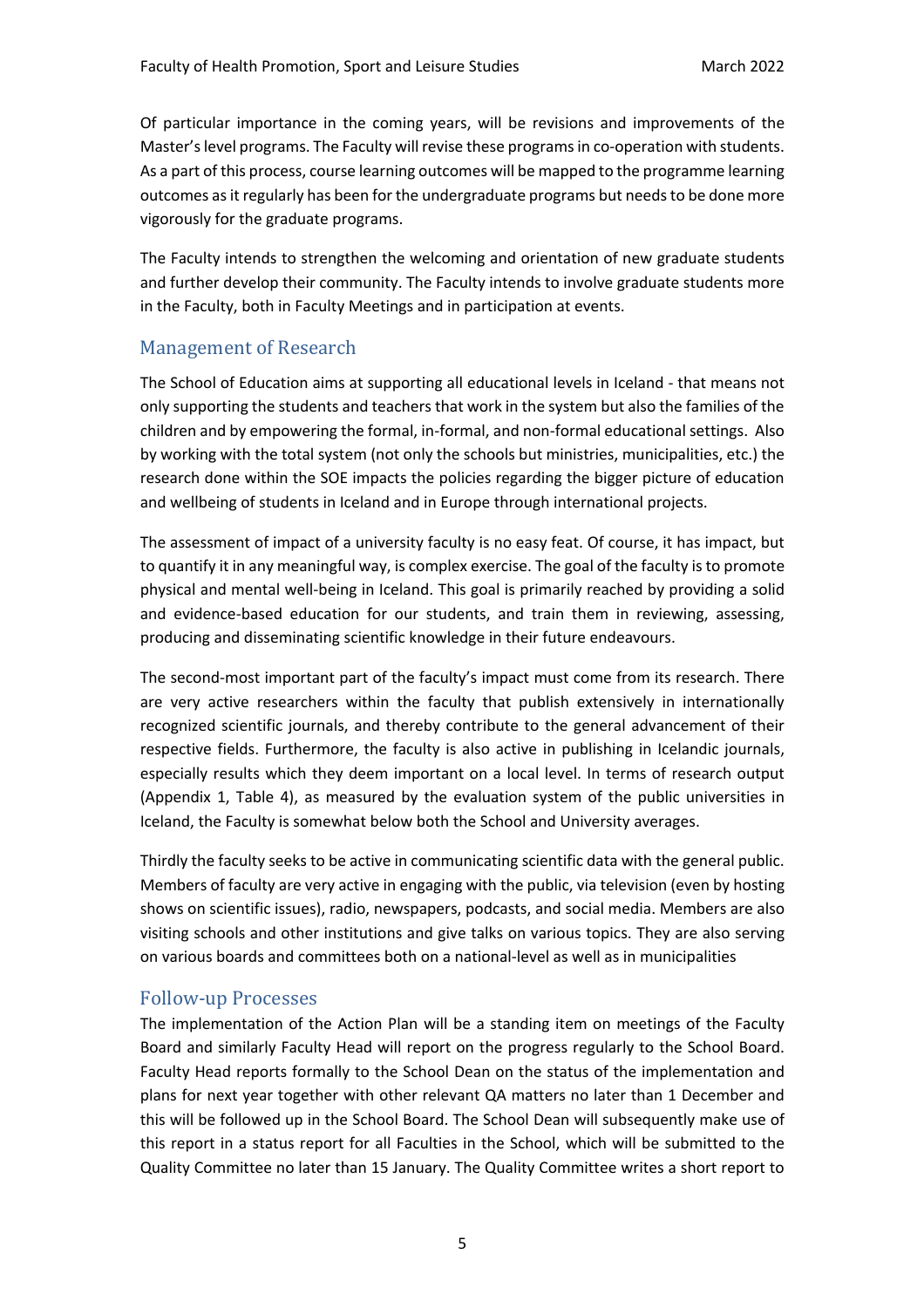the Rector no later than 1 February, which will subsequently be discussed in a meeting between the Chair of the Quality Committee, the Director of Quality Management and Rector, Vice-Rectors. Deans of Schools and the Managing Director of the Central Administration.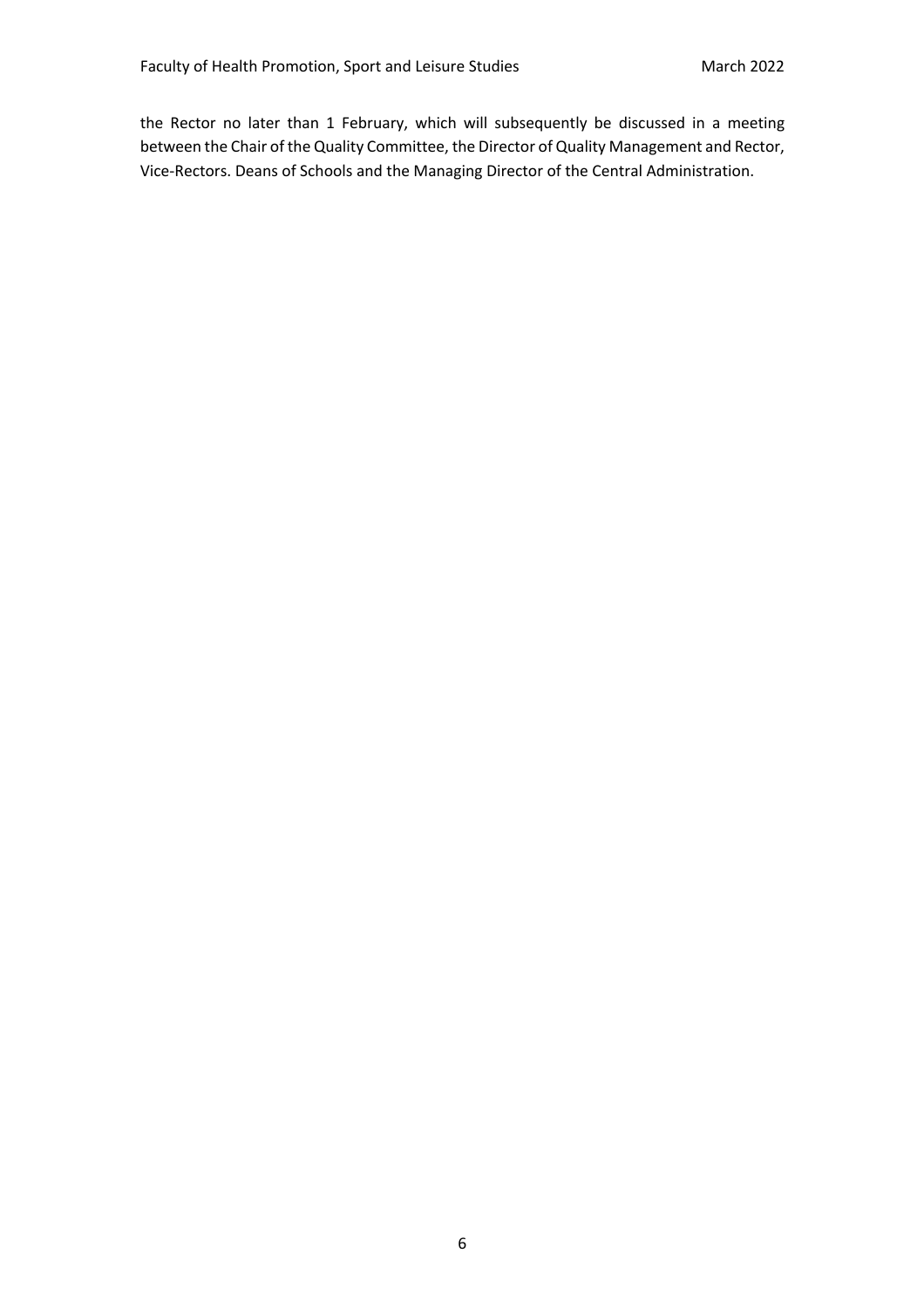# **Appendix 1. Key Figures.**

### **Table 1. Overview of present Study Programmes within the Faculty**

| <b>Name of Study Programme</b>                            | Cycle <sup>1</sup> | <b>Degree</b>  | <b>Credits (ECTS)</b> | <b>Chapter</b> |
|-----------------------------------------------------------|--------------------|----------------|-----------------------|----------------|
| HHE261 Health Promotion and<br>Home Economics             | 1.2                | B.Ed.          | <b>180 ECTS</b>       | 2.1            |
| HHE321 Applied Health Promotion                           | 2.1                | Postgrad.Dip   | 60 ECTS               | 2.2            |
| HHE341 Health Promotion and<br>Home Economics             | 2.1                | M.T.           | <b>120 ECTS</b>       | 2.3            |
| HHE441 Health Promotion and<br>Home Economics             | 2.2                | M.Ed.          | <b>120 ECTS</b>       | 2.4            |
| ÍPH266 Sport and Health Sciences                          | 1.2                | <b>BS</b>      | 180 ECTS              | 2.5            |
| ÍPH311<br>Health<br>and<br><b>Health</b><br>Education     | 2.1                | Postgrad. Dip. | 30 ECTS               | 2.6            |
| ÍPH341 Sport and Health Sciences                          | 2.1                | MT             | <b>120 ECTS</b>       | 2.7            |
| ÍPH441 Sport and Health Sciences                          | 2.2                | M.Ed.          | 120 ECTS              | 2.8            |
| ÍPH442 Sport and Health Sciences                          | 2.2                | <b>MS</b>      | 120 ECTS              | 2.9            |
| TÓS101 Vocational Studies for<br>People with Disabilities | 1.1                | Diploma        | 60 ECTS (?)           | 2.10           |
| TÓS262/261 Leisure Studies                                | 1.2                | <b>BA</b>      | 120/180 ECTS          | 2.11           |
| TÓS321 Bullying Intervention and<br>Prevention            | 2.1                | Postgrad.Dip.  | 60 ECTS               | 2.12           |
| TÓS441 Leisure Studies                                    | 2.2                | M.Ed.          | 120 ECTS              | 2.13           |

<sup>1</sup> See National Qualification Framework for Higher Education No. 530/2011.

# **Table 2. Faculty members as of 1 March 2021, number (No.) and full time-equivalent (FTE).**

|                             | Total         |            |  |
|-----------------------------|---------------|------------|--|
|                             | No.           | <b>FTE</b> |  |
| Professors                  | 6             | 5.2        |  |
| Associate Professors        | $\mathcal{P}$ | 2.0        |  |
| <b>Assistant Professors</b> | 7             | 6.5        |  |
| <b>Adjunct Lectures</b>     | 20            | 13.2       |  |
| Total                       | 35            | 26.9       |  |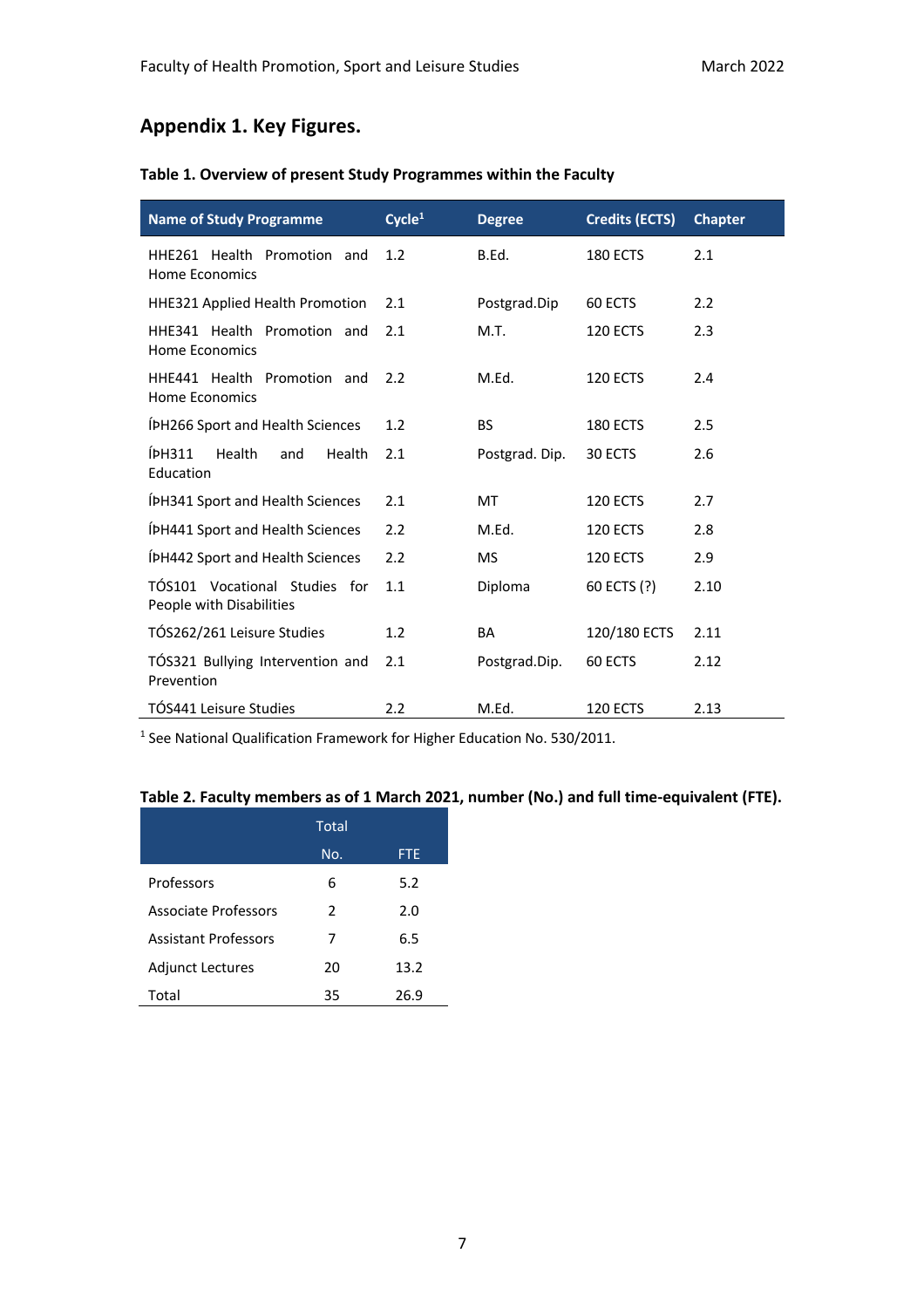| Programme          | No. of students |                              | No. of<br>entrants <sup>3</sup> | Retention<br>rate | No. of<br>graduates      | Completion<br>rate <sup>4</sup> |                          |
|--------------------|-----------------|------------------------------|---------------------------------|-------------------|--------------------------|---------------------------------|--------------------------|
|                    | Total no.       | Full time <sup>1</sup>       | Part<br>time <sup>2</sup>       |                   |                          |                                 |                          |
| <b>HHE261</b>      | 15.7            | 9.7                          | 5.7                             | 7.0               | 100%                     | 1.5                             | 75%                      |
| <b>HHE321</b>      | 11.3            | 3.3                          | 5.7                             | 8.7               | 75%                      | 4.0                             | 75%                      |
| <b>HHE341</b>      | 12.0            | 3.0                          | 7.0                             | 6.0               | $\overline{\phantom{a}}$ | $\overline{\phantom{a}}$        | $\overline{\phantom{a}}$ |
| <b>HHE441</b>      | 7.7             | 4.0                          | 2.0                             | 3.5               | 80%                      | 3.3                             | 83%                      |
| ÍPH <sub>266</sub> | 196.7           | 150.3                        | 40.7                            | 93.7              | 91%                      | 31.3                            | 95%                      |
| ÍPH311             | 6.0             | $\overline{\phantom{a}}$     | 3.7                             | 6.3               | 50%                      | 2.7                             | 93%                      |
| ÍPH341             | 33.0            | 26.0                         | 7.0                             | 20.0              |                          |                                 |                          |
| ÍPH441             | 20.3            | 11.3                         | 4.0                             | 8.7               | 91%                      | 5.0                             | 56%                      |
| <b>ÍPH442</b>      | 8.0             | 3.3                          | 3.0                             | 2.0               | 100%                     | 4.0                             | 75%                      |
| <b>TÓS101</b>      | 15.7            | $\qquad \qquad \blacksquare$ | 16.0                            | 16.0              | 100%                     | 14.0                            | 100%                     |
| TÓS261/262         | 111.0           | 71.7                         | 31.0                            | 36.0              | 89%                      | 31.3                            | 86%                      |
| <b>TÓS441</b>      | 26.7            | 7.7                          | 12.0                            | 11.0              | 90%                      | 2.5                             | 25%                      |

**Table 3. Total number of students, number of entrants, retention rate for first year, and completion rate (4-year mean).**

1 > 22.5 ECTS completed. For Ph.D. students > 1 ECTS completed.

<sup>2</sup> 1-22 ECTS completed.

<sup>3</sup> For all programmes except Ph.D., no. of students completing at least one examination in first term.

<sup>4</sup> 2-year rate for diploma, 4-year rate for B.A./B.S., 3-year rate for M.A./M.S., 5-year rate for Ph.D.

**Table 4. Research output of Faculty members, based on the Evaluation System for the Public Universities in Iceland, expressed by mean total research points (A) and mean research points from peer-reviewed publications only (B) per employee.**

|            |      | 2017 |                                    | 2018 |                | 2019           |      | 2020 |              | Mean      |
|------------|------|------|------------------------------------|------|----------------|----------------|------|------|--------------|-----------|
|            | A    | B    | $A$ and $A$                        | B.   | A              | $\overline{B}$ | A    | B.   | $\mathsf{A}$ | B         |
| Faculty    | 21.4 |      | 11.2 23.0 12.9 20.1 10.1 21.4 13.7 |      |                |                |      |      | 21.5 12.0    |           |
| School     | 22.6 | 12   | 29.0                               |      | 18.1 29.1 15.3 |                | 21.9 | 15.3 |              | 25.6 15.2 |
| University | 29.6 |      | 19.4 31.6                          | 21.9 | 28.5           | 19.5           | 27.0 | 21.6 | 29.2         | 20.6      |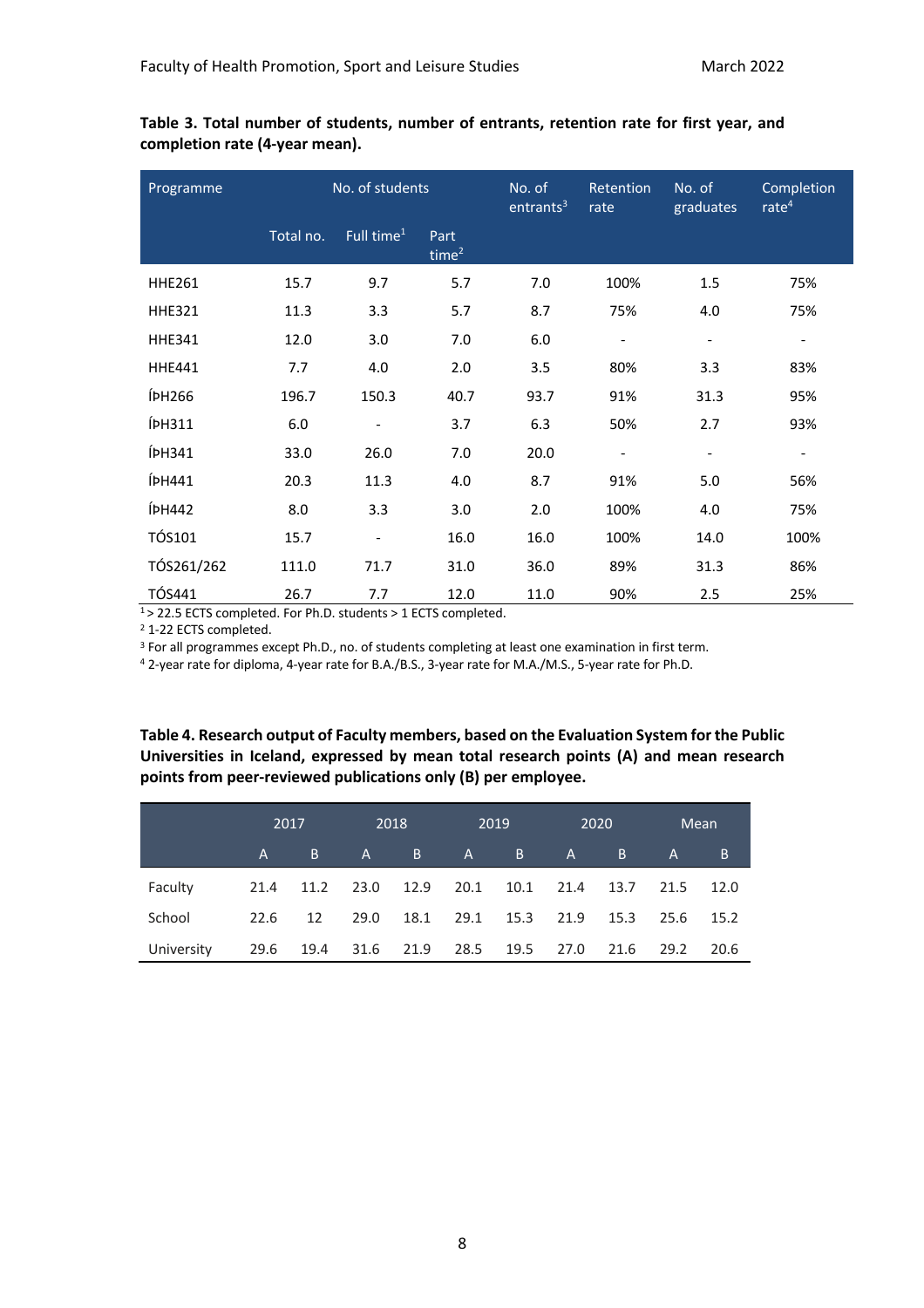# **Appendix 2. Action Plan for Teaching and Learning and Management of Research in QEF2**

| Actions b | <b>How</b> | Deadlines Responsible |
|-----------|------------|-----------------------|
|           |            | party                 |

### **1. FACULTY LEVEL**

| Ch. 1.2        | <b>Faculty Characteristics</b>                                                                                     |                                                                                                                                               |             |                                                 |
|----------------|--------------------------------------------------------------------------------------------------------------------|-----------------------------------------------------------------------------------------------------------------------------------------------|-------------|-------------------------------------------------|
| 1              | Some study programmes<br>show worse outcomes in<br>terms of completion<br>rate and student<br>satisfaction         | Review of relevant<br>programmes along<br>with suggestive<br>actions                                                                          | Spring 2022 | Head of faculty                                 |
| $\overline{2}$ | The masters level<br>programmes in some<br>cases need adjustment<br>in order to increase<br>depth and practicality | Review of relevant<br>programmes along<br>with suggestive<br>actions                                                                          | Spring 2022 | Head of faculty                                 |
| Ch. 1.3        | <b>Academic Vision</b>                                                                                             |                                                                                                                                               |             |                                                 |
| 1              | To review classes and<br>programmes that do not<br>meet required standards                                         | An overview of<br>programmes and<br>courses that are<br>not meeting<br>required standards<br>along with<br>suggestions on<br>proposed actions | Spring 2022 | Head of Faculty and<br>chairs of<br>departments |
| $\overline{2}$ | A plan to better exploit<br>upcoming research<br>opportunities                                                     | A strategic plan for<br>inclusion of more<br>members in<br>research                                                                           | Spring 2022 | Head of faculty                                 |
| 3              | More full-time staff                                                                                               | Push for more<br>recruitment                                                                                                                  | Spring 2022 | Head of faculty                                 |

#### **2. DEFPARTMENTS AND STUDY PROGRAMMES**

#### **Department of Health Promotion and Home Economics**

| <b>Students</b>              |                    |                  |                        |
|------------------------------|--------------------|------------------|------------------------|
| More diverse courses         |                    | <b>Fall 2022</b> | Heads of               |
|                              |                    |                  | departments            |
| Open the study more          |                    | <b>Fall 2022</b> | Heads of               |
| across the Faculty           |                    |                  | departments            |
| <b>Teaching and Learning</b> |                    |                  |                        |
| Revise the structure of      | Fix unequal        | <b>Fall 2022</b> | Heads of               |
| the B.Ed. department         | workload between   |                  | departments            |
| 180 e                        | semesters          |                  |                        |
| Revise the location of       | Remove and         | <b>Fall 2022</b> | Heads of               |
| the practicuum within        | reorganice courses |                  | departments            |
| courses                      |                    |                  |                        |
| Upgrade furniture in the     | Upholster chairs   | <b>Fall 2022</b> | Administration,        |
| dining room                  | and get new dining |                  | operations manager     |
|                              | table              |                  | (Icel. Rekstrarstjóri) |
|                              |                    |                  |                        |

#### **2.1 HHE261 Health Promotion and Home Economics (B.Ed. 180 ECTS)**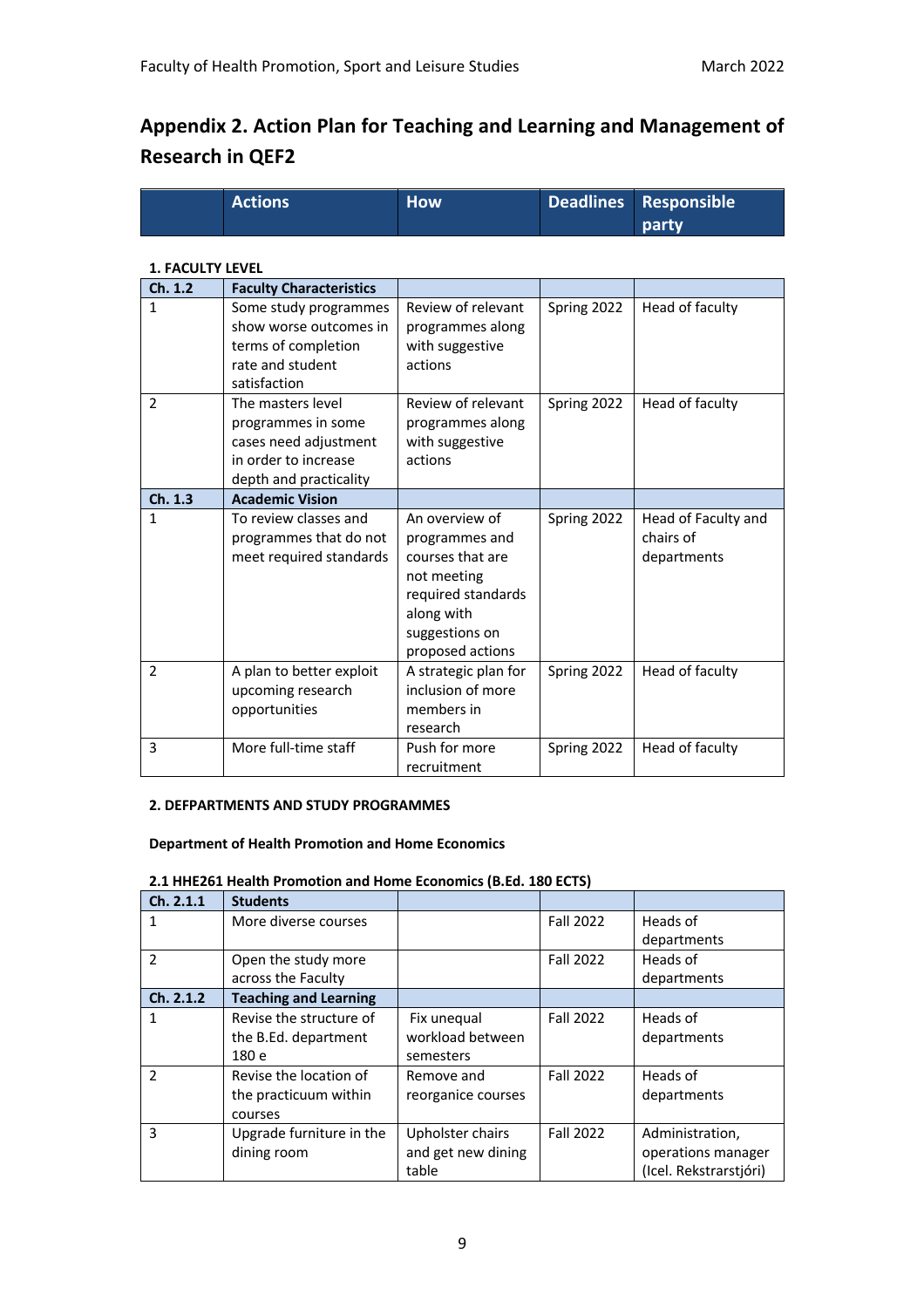| 4             | Improve the facilities in<br>the training kitchen $-$<br>vision for the future | Get specialized<br>research kitchen,<br>with ceiling mirror<br>etc. | Fall 2025        | Administration,<br>operations manager<br>(Icel. Rekstrarstjóri) |
|---------------|--------------------------------------------------------------------------------|---------------------------------------------------------------------|------------------|-----------------------------------------------------------------|
| Ch. 2.1.3     | <b>Coordination between</b>                                                    |                                                                     |                  |                                                                 |
|               | teaching and research                                                          |                                                                     |                  |                                                                 |
|               | Connect research in the                                                        |                                                                     | <b>Fall 2022</b> | Heads of                                                        |
|               | Faculty with the                                                               |                                                                     |                  | departments                                                     |
|               | community and students                                                         |                                                                     |                  |                                                                 |
| $\mathcal{P}$ | Inform the society and                                                         |                                                                     | Fall2022         | Department of                                                   |
|               | the closest environment                                                        |                                                                     |                  | Health promotion                                                |
|               | about the importance of                                                        |                                                                     |                  | and home                                                        |
|               | health promotion                                                               |                                                                     |                  | economics                                                       |

### **2.2 HHE341 Health Promotion and Home Economics (MT 120 ECTS) and HHE441 Health Promotion and Home Economics (M.Ed. 120 ECTS)**

| Ch. 2.2.1      | <b>Students</b>                                                                   |                                                                      |                  |                                           |
|----------------|-----------------------------------------------------------------------------------|----------------------------------------------------------------------|------------------|-------------------------------------------|
|                | More diverse courses on                                                           | Review of possible                                                   | Autumn           | Chair of department                       |
|                | offer                                                                             | courses                                                              | 2022             |                                           |
| Ch. 2.2.2      | <b>Teaching and Learning</b>                                                      |                                                                      |                  |                                           |
|                | Improve the space for<br>the demonstration<br>teaching in the training<br>kitchen | Get mirrors on the<br>ceiling and fix<br>teacher's facility          | <b>Fall 2022</b> | Operation of the real<br>estate or others |
| $\mathfrak{p}$ | Revise course offer                                                               | Increase the<br>number of courses<br>and the diversity of<br>courses | <b>Fall 2022</b> | <b>Head of Department</b>                 |

### **2.3 ÍÞH266 Sport and Health Sciences (B.S. 180 ECTS)**

| Ch. 2.3.1     | <b>Students</b>              |                       |                  |                      |
|---------------|------------------------------|-----------------------|------------------|----------------------|
| 1             | Regular department and       | A Schedule of         | <b>Fall 2022</b> | Head of department   |
|               | discussion meetings          | meetings with         |                  |                      |
|               | with students                | students for the      |                  |                      |
|               |                              | academic year         |                  |                      |
| $\mathcal{P}$ | Engage master students       | A Schedule of         | <b>Fall 2022</b> | Student union        |
|               | more in the student          | meetings with         |                  | <b>Teachers</b>      |
|               | union                        | Masters students      |                  | Department           |
|               |                              | for the academic      |                  |                      |
|               |                              | year                  |                  |                      |
|               |                              |                       |                  |                      |
| 3             | Activate students better     | Teachers to           | <b>Fall 2022</b> | Division of Academic |
|               | to take part in the          | encourage students    |                  | Affairs              |
|               | teaching survey and to       | to participate in the |                  |                      |
|               | get a higher response        | beginning and end     |                  |                      |
|               | ration                       | of each course        |                  |                      |
| Ch. 2.3.2     | <b>Teaching and Learning</b> |                       |                  |                      |
| 1             | Make the study more          | Standardized study    | Spring           | Head of Department   |
|               | effective - organize         | in 6 ECTS credits $-$ | 2022             |                      |
|               | courses in 6 credits and     | it is more effective  |                  |                      |
|               | assist students              | to take 5 courses in  |                  |                      |
|               | (especially in               | which each course     |                  |                      |
|               | undergraduate studies)       | is 6 credits.         |                  |                      |
|               | to lighten up the work       |                       |                  |                      |
|               | plan                         |                       |                  |                      |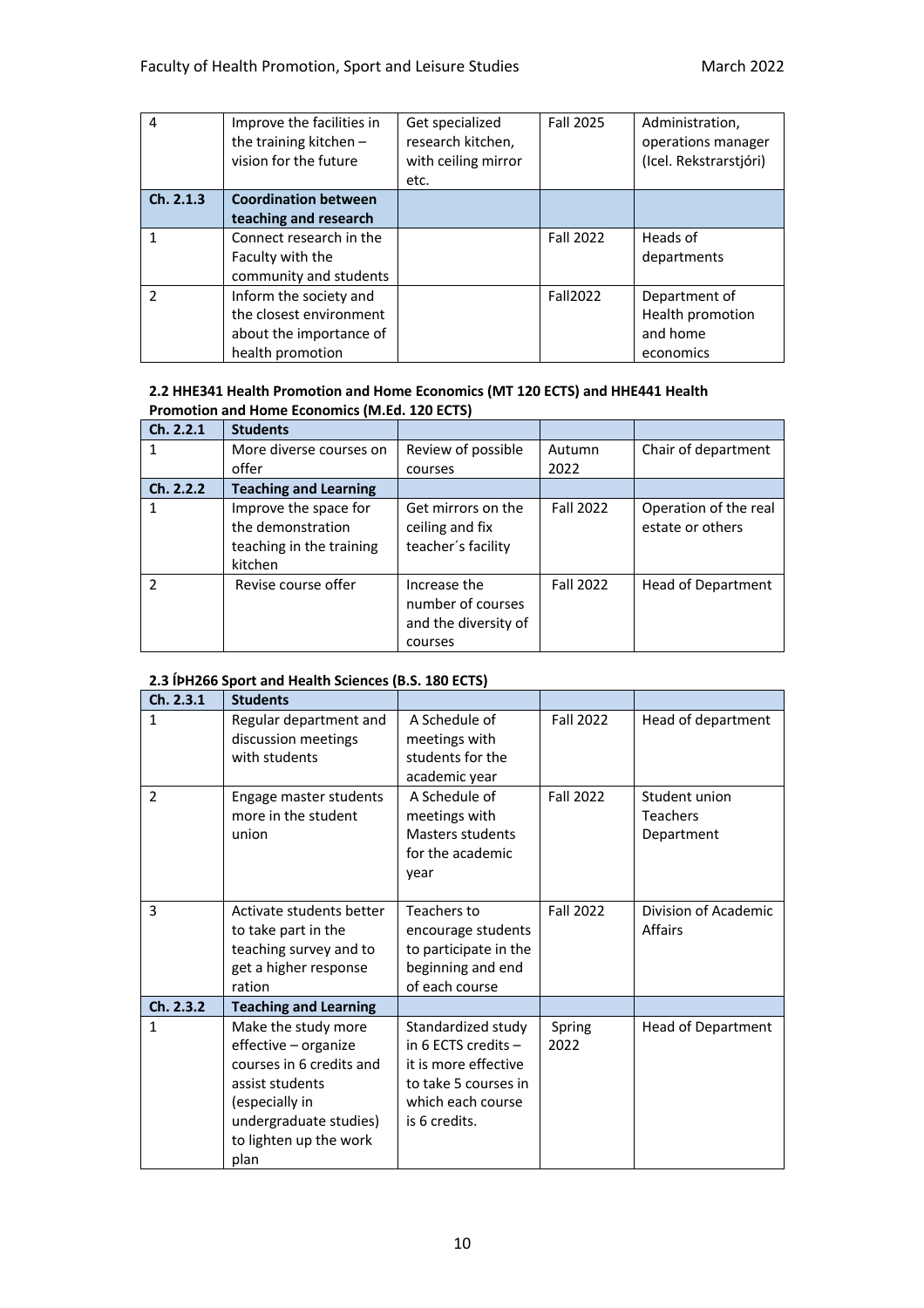| $\overline{2}$ | It is necessary to secure                          | Formulate a long-   | Spring 2022       | Dean of School            |
|----------------|----------------------------------------------------|---------------------|-------------------|---------------------------|
|                | access of Sports and                               | term agreement      |                   |                           |
|                | Health Science to the                              |                     |                   |                           |
|                | facilities in Laugardalur                          |                     |                   |                           |
|                | and desirable to get to                            |                     |                   |                           |
|                | manage a sports hall                               |                     |                   |                           |
| 3              | Revise master studies in                           | A complete revision | Spring 2022       | <b>Head of Department</b> |
|                | Sports and Health                                  | of courses          |                   |                           |
|                | Science, in continuation                           |                     |                   |                           |
|                | of B.S. study. Secure that                         |                     |                   |                           |
|                | there is enough offer of                           |                     |                   |                           |
|                | courses in all                                     |                     |                   |                           |
|                | specialisations there.                             |                     |                   |                           |
| 4.             | Secure a culmination in                            | Workload in         | Spring 2022       | <b>Head of Department</b> |
|                | courses and project                                | projects aligned    |                   | and teachers of the       |
|                | selection                                          | between courses     |                   | school                    |
| Ch. 2.3.3      | <b>Coordination between</b>                        |                     |                   |                           |
|                | teaching and research                              |                     |                   |                           |
| $\mathbf{1}$   | Engage students in                                 | Review of possible  | <b>Haust 2022</b> | Head of Department        |
|                | practical research in the                          | avenues             |                   |                           |
|                | community                                          |                     |                   |                           |
| 2              | Link research at the                               | Formulate strategy  | <b>Haust 2022</b> | The department of         |
|                | School with the                                    |                     |                   | Sport and Health          |
|                | community and students                             |                     |                   | Science                   |
| 3              | Inform the society and                             | Formulate a         | Spring 2022       | The department of         |
|                | the community about                                | communication       |                   | Sport and Health          |
|                | the importance of Sport                            | campaign            |                   | Science                   |
|                | and Health Science                                 |                     |                   |                           |
| 4              | Teachers take part in                              | <b>Track</b>        |                   | Teachers at the           |
|                | national discourse in a                            |                     |                   | department of Sport       |
|                |                                                    |                     |                   |                           |
|                |                                                    |                     |                   | and Health Science        |
|                | responsible and                                    |                     |                   |                           |
|                | professional way. They<br>introduce the results of |                     |                   |                           |
|                | their research in an                               |                     |                   |                           |

# **2.4 ÍÞH341 Sport and Health Sciences (MT 120 ECTS)**

| Ch. 2.4.1     | <b>Students</b>                                                                                                                            |                                                                                                 |                  |                                           |
|---------------|--------------------------------------------------------------------------------------------------------------------------------------------|-------------------------------------------------------------------------------------------------|------------------|-------------------------------------------|
| 1             | Regular department and<br>consultation meetings<br>with students                                                                           | Set up a schedule                                                                               | <b>Fall 2022</b> | <b>Head of Department</b>                 |
| $\mathcal{P}$ | Engage better master<br>students in student<br>union                                                                                       | Formulate a<br>contact plan                                                                     | <b>Fall 2022</b> | Student union,<br>teachers,<br>department |
| 3             | Engage students in<br>teaching surveys and get<br>a higher ratio of answers                                                                | Teachers to<br>encourage student<br>participation at the<br>beginning and end<br>of each course | <b>Fall 2022</b> | Division of Academic<br><b>Affairs</b>    |
| Ch. 2.4.2     | <b>Teaching and Learning</b>                                                                                                               |                                                                                                 |                  |                                           |
| 1             | Due the steep increase<br>of the number of<br>students, the workload<br>and the stress of the<br>tenure staff has<br>increased a lot which | It is necessary to<br>increase tenured<br>teachers at least by<br>3                             | January<br>2023  | Head of Faculty                           |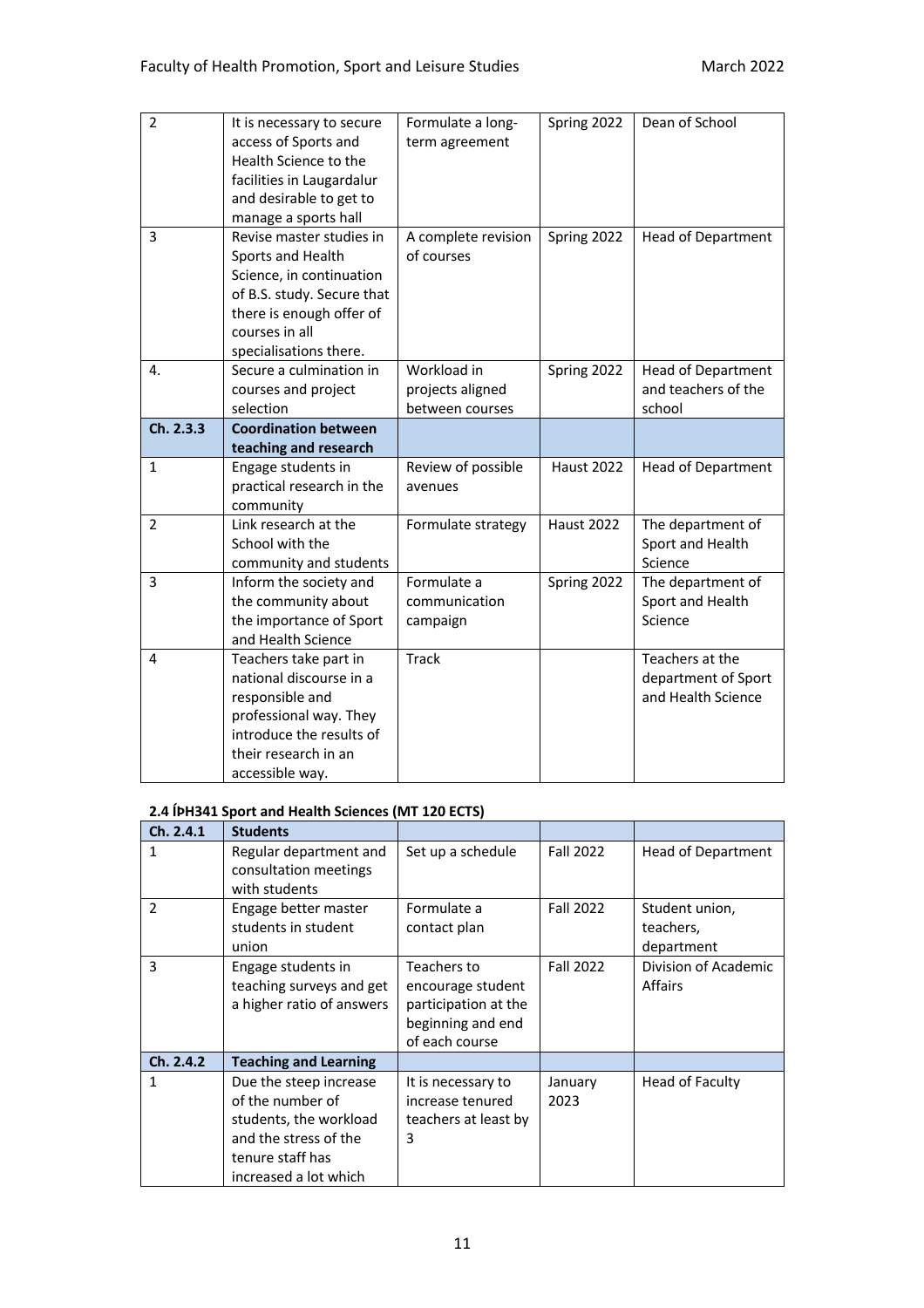| $\mathcal{P}$ | has negative impact on<br>the quality of the study,<br>according to those work<br>work in the department.<br>Revise the course offer | Increase the<br>number of courses<br>and reduce the<br>homogeneity of the<br>courses. Increase<br>the number of<br>courses connected<br>with pedagogy and | January 1,<br>2022 | <b>Head of Department</b> |
|---------------|--------------------------------------------------------------------------------------------------------------------------------------|-----------------------------------------------------------------------------------------------------------------------------------------------------------|--------------------|---------------------------|
| Ch. 2.4.3     | <b>Coordination between</b>                                                                                                          | teaching methods.                                                                                                                                         |                    |                           |
|               | teaching and research                                                                                                                |                                                                                                                                                           |                    |                           |
| $\mathbf{1}$  |                                                                                                                                      |                                                                                                                                                           |                    |                           |
|               | More research to use in                                                                                                              | Receive more                                                                                                                                              |                    | Teachers in the           |
|               | teaching and to the                                                                                                                  | finances to attend                                                                                                                                        |                    | department                |
|               | creation of knowledge.                                                                                                               | to this part.                                                                                                                                             |                    |                           |
| 2             | Promote research in                                                                                                                  |                                                                                                                                                           |                    | Teachers in the           |
|               | performance sports.                                                                                                                  |                                                                                                                                                           |                    | department                |
| 3             | Increase the number of<br>doctoral students in the<br>department                                                                     |                                                                                                                                                           |                    | Head of Faculty           |

# **2.5 ÍÞH441 Sport and Health Sciences (M.Ed. 120 ECTS)**

| Ch. 2.5.1      | <b>Students</b>              |                       |            |                           |
|----------------|------------------------------|-----------------------|------------|---------------------------|
| $\mathbf{1}$   | More diverse courses in      | Review of possible    | 2022       | <b>Head of Department</b> |
|                | the specialisation           | new courses           |            |                           |
| $\overline{2}$ | Hire teachers                | Formulate a hiring    | 2022       | <b>Head of Department</b> |
|                |                              | plan                  |            |                           |
| Ch. 2.5.2      | <b>Teaching and Learning</b> |                       |            |                           |
| $\mathbf{1}$   | Because of a fast            | Make a plan to        | Advertise  | <b>Head of Faculty</b>    |
|                | increase of students in      | increase tenured      | in January |                           |
|                | undergraduate and            | staff by at least 3   | 2022       |                           |
|                | graduate study, the          |                       |            |                           |
|                | workload of the tenured      |                       |            |                           |
|                | staff has increased a lot    |                       |            |                           |
|                | which can negatively         |                       |            |                           |
|                | impact the quality and       |                       |            |                           |
|                | the individual feedback.     |                       |            |                           |
| 2              | Revise the offer of          | Increase the          | 1. janúar  | <b>Head of Department</b> |
|                | courses                      | number of courses     | 2022       |                           |
|                |                              | and reduce the        |            |                           |
|                |                              | homogeneity of the    |            |                           |
|                |                              | courses. Increase     |            |                           |
|                |                              | the number of         |            |                           |
|                |                              | courses connected     |            |                           |
|                |                              | to pedagogy and       |            |                           |
|                |                              | teaching methods.     |            |                           |
| 3              | Strengthen the research      | Employee for the      | 2022       | <b>Head of Department</b> |
|                | centre with staff            | research center       |            |                           |
|                | educated in the field and    | <b>Buy measuring</b>  |            |                           |
|                | with renewal of              | devices, i.e., muscle |            |                           |
|                | measuring devices.           | scan (EMG)            |            |                           |
| Ch. 2.5.3      | <b>Coordination between</b>  |                       |            |                           |
|                | teaching and research        |                       |            |                           |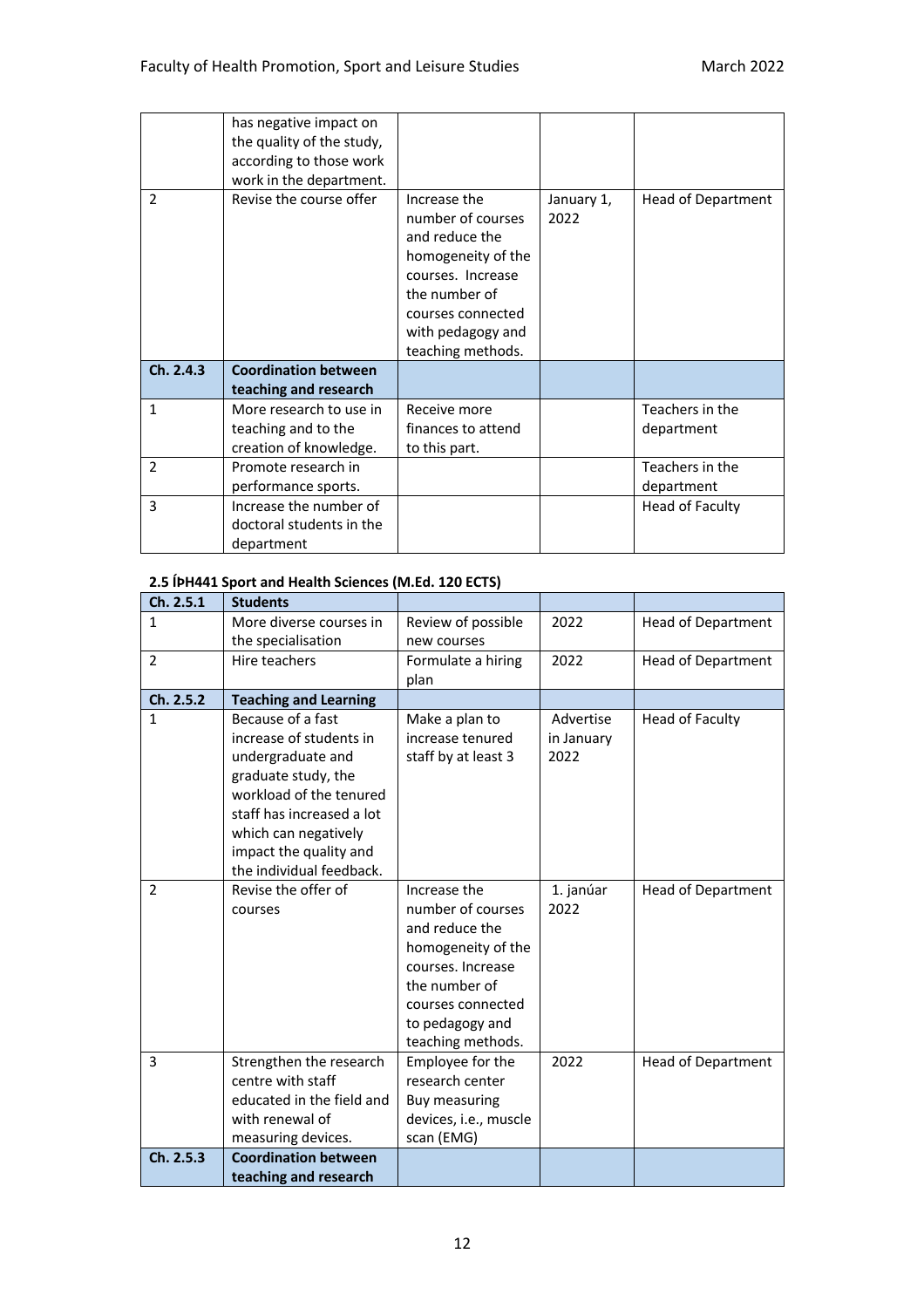| Because of the fast       | A hiring plan of   | 2022 | Head of Faculty |
|---------------------------|--------------------|------|-----------------|
| increase of the students, | tenured Staff and  |      |                 |
| the workload in teaching  | specialist for the |      |                 |
| has increased             | research centre    |      |                 |
| significantly among       |                    |      |                 |
| tenured staff which has   |                    |      |                 |
| negative impact on the    |                    |      |                 |
| time that is intended for |                    |      |                 |
| research.                 |                    |      |                 |

### **2.6 TÓS101 Vocational Studies for People with Disabilities (Diploma 60 ECTS)**

| Ch. 2.6.1      | <b>Students</b>                                                                                                                                                                                                       |                                                                               |                                 |                                                                        |
|----------------|-----------------------------------------------------------------------------------------------------------------------------------------------------------------------------------------------------------------------|-------------------------------------------------------------------------------|---------------------------------|------------------------------------------------------------------------|
| 1              | A representative of<br>students in the student<br>committee of the<br>diploma study and<br>discuss in the<br>department meeting if<br>there should be a focus<br>group with students<br>about the mid-term<br>survey. | Get students to<br>select a<br>representative                                 | $6 Jan - 1$<br>Feb 2022         | Study committee<br>about the diploma<br>studies                        |
| 2              | Increase the number of<br>students in Student<br>supports student (Icel.<br>Nemi styður nema)                                                                                                                         | Marketing push                                                                | Spring 2022<br>/ Ongoing        | School of Education<br>/ Faculty /<br>department /<br>project managers |
| 3              | Encourage the<br>participation in mid-<br>term survey                                                                                                                                                                 | Teachers to<br>encourage students<br>to participate                           | Spring 2022<br>/ Ongoing        | Project managers                                                       |
| 4              | Collaboration with more<br>schools of the University<br>of Iceland - more<br>possibilities for students                                                                                                               | Set up a meeting<br>schedule                                                  | Spring 2022<br>/ Ongoing        | School of Education<br>/ Faculty /<br>department /<br>project managers |
| Ch. 2.6.2      | <b>Teaching and Learning</b>                                                                                                                                                                                          |                                                                               |                                 |                                                                        |
| 1              | Call for access in the<br>new building of the<br>School of Education and<br>/ or improvement of the<br>housing in Stakkahlíð.                                                                                         | Secure a member<br>in the housing<br>committee                                | Spring 2022<br>/1 June<br>2022  | School of Education                                                    |
| $\overline{2}$ | Review program<br>learning objectives in<br>line with course learning<br>objectives (curricular<br>mapping) and course<br>assessment                                                                                  | Process throughout<br>the spring<br>semester.<br>Faculty workshop<br>in June. | June 30 <sup>th</sup> ,<br>2022 | Tutors responsible<br>for courses, chair of<br>department              |
| Ch. 2.6.3      | <b>Coordination between</b>                                                                                                                                                                                           |                                                                               |                                 |                                                                        |
|                | teaching and research                                                                                                                                                                                                 |                                                                               |                                 |                                                                        |
| 1              | Wake interest in the<br>need for further support<br>of the students.                                                                                                                                                  | Make a human<br>resource plan                                                 | Spring<br>2022,<br>ongoing      | Department                                                             |

### **2.7 TÓS262/261 Leisure Studies (B.A. 120/180 ECTS)**

| Ch. 2.7.1 | <b>Students</b>     |                 |         |                     |
|-----------|---------------------|-----------------|---------|---------------------|
|           | Enhancing students' | Focus group     | January | Chair of department |
|           | participation in    | meeting with    | 2023    | leads in dialogue   |
|           | international study | former exchange |         |                     |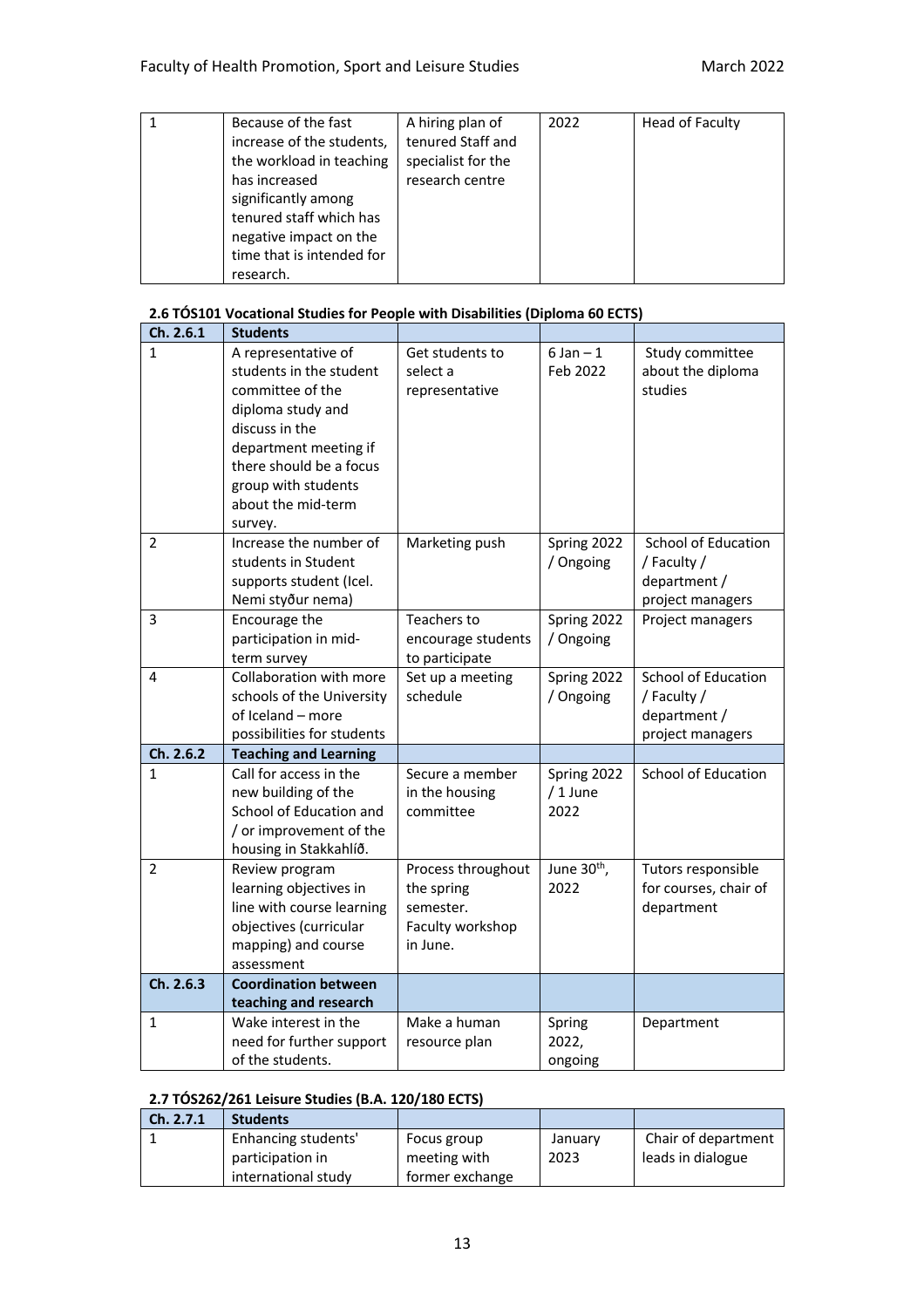| May/June<br>Chair of department<br>3<br>Student agency<br>Department<br>2022<br>enhancement plan.<br>meeting discussion<br>leads in dialogue<br>and focus group on<br>with staff.<br>the issue.<br>Use of already<br>collected data.<br>Action plan formed<br>in cooperation of<br>faculty and<br>students.<br>Ch. 2.7.2<br><b>Teaching and Learning</b><br>One - two -all work<br>June 30 <sup>th</sup> ,<br>Review program<br>Tutors responsible<br>1<br>2022<br>learning objectives in<br>process throughout<br>for courses, chair of<br>line with course learning<br>the spring<br>department<br>objectives (curricular<br>semester.<br>mapping) and course<br>Faculty workshop<br>assessment<br>in June.<br>Revision completed<br>and reviewed by UI<br><b>Teaching Center</b><br>Specialists.<br>Focus group with<br>Chair of department,<br>$\overline{2}$<br>December<br>Review program content<br>stakeholders and<br>2022<br>faculty. Possible<br>involving stakeholders<br>(field, older students,<br>graduated<br>research project<br>with students?<br>current students),<br>students.<br>Discussion forum<br>mapping needed<br>development in teaching<br>with current<br>and research.<br>students. Results a<br>base for action<br>plan.<br>Members of<br>Design of action plan<br>Mapping<br>3<br>January<br>throughout the<br>department, led by<br>(gantt-chart) as a base<br>2023<br>chair of department.<br>annual agenda<br>year of projects<br>(starfsáætlun) for short<br>needed to fit to<br>time and long-time<br>schedule resulting<br>in Gannt-chart for<br>reviewing of program,<br>courses, syllabuses, and<br>the department<br>annual projects of the<br>ready for use.<br>program.<br>Ch. 2.7.3<br><b>Coordination between</b> | $\overline{2}$ | exchange in leisure<br>studies.<br>Enhance student<br>participation in revision<br>and development of<br>study programs. | students and<br>International<br>Officers.<br>Action plan<br>formed.<br>Check rules of UI<br>regarding study<br>committees.<br>Form a program<br>study committee.<br>Action plan with<br>student<br>representatives. | September<br>2022. | with staff and<br>students<br>Chair of department<br>leads in dialogue<br>with staff. |
|-----------------------------------------------------------------------------------------------------------------------------------------------------------------------------------------------------------------------------------------------------------------------------------------------------------------------------------------------------------------------------------------------------------------------------------------------------------------------------------------------------------------------------------------------------------------------------------------------------------------------------------------------------------------------------------------------------------------------------------------------------------------------------------------------------------------------------------------------------------------------------------------------------------------------------------------------------------------------------------------------------------------------------------------------------------------------------------------------------------------------------------------------------------------------------------------------------------------------------------------------------------------------------------------------------------------------------------------------------------------------------------------------------------------------------------------------------------------------------------------------------------------------------------------------------------------------------------------------------------------------------------------------------------------------------------------------------------------------------------------------------------------|----------------|--------------------------------------------------------------------------------------------------------------------------|----------------------------------------------------------------------------------------------------------------------------------------------------------------------------------------------------------------------|--------------------|---------------------------------------------------------------------------------------|
|                                                                                                                                                                                                                                                                                                                                                                                                                                                                                                                                                                                                                                                                                                                                                                                                                                                                                                                                                                                                                                                                                                                                                                                                                                                                                                                                                                                                                                                                                                                                                                                                                                                                                                                                                                 |                |                                                                                                                          |                                                                                                                                                                                                                      |                    |                                                                                       |
|                                                                                                                                                                                                                                                                                                                                                                                                                                                                                                                                                                                                                                                                                                                                                                                                                                                                                                                                                                                                                                                                                                                                                                                                                                                                                                                                                                                                                                                                                                                                                                                                                                                                                                                                                                 |                |                                                                                                                          |                                                                                                                                                                                                                      |                    |                                                                                       |
|                                                                                                                                                                                                                                                                                                                                                                                                                                                                                                                                                                                                                                                                                                                                                                                                                                                                                                                                                                                                                                                                                                                                                                                                                                                                                                                                                                                                                                                                                                                                                                                                                                                                                                                                                                 |                |                                                                                                                          |                                                                                                                                                                                                                      |                    |                                                                                       |
|                                                                                                                                                                                                                                                                                                                                                                                                                                                                                                                                                                                                                                                                                                                                                                                                                                                                                                                                                                                                                                                                                                                                                                                                                                                                                                                                                                                                                                                                                                                                                                                                                                                                                                                                                                 |                |                                                                                                                          |                                                                                                                                                                                                                      |                    |                                                                                       |
|                                                                                                                                                                                                                                                                                                                                                                                                                                                                                                                                                                                                                                                                                                                                                                                                                                                                                                                                                                                                                                                                                                                                                                                                                                                                                                                                                                                                                                                                                                                                                                                                                                                                                                                                                                 |                |                                                                                                                          |                                                                                                                                                                                                                      |                    |                                                                                       |
|                                                                                                                                                                                                                                                                                                                                                                                                                                                                                                                                                                                                                                                                                                                                                                                                                                                                                                                                                                                                                                                                                                                                                                                                                                                                                                                                                                                                                                                                                                                                                                                                                                                                                                                                                                 |                | teaching and research                                                                                                    |                                                                                                                                                                                                                      |                    |                                                                                       |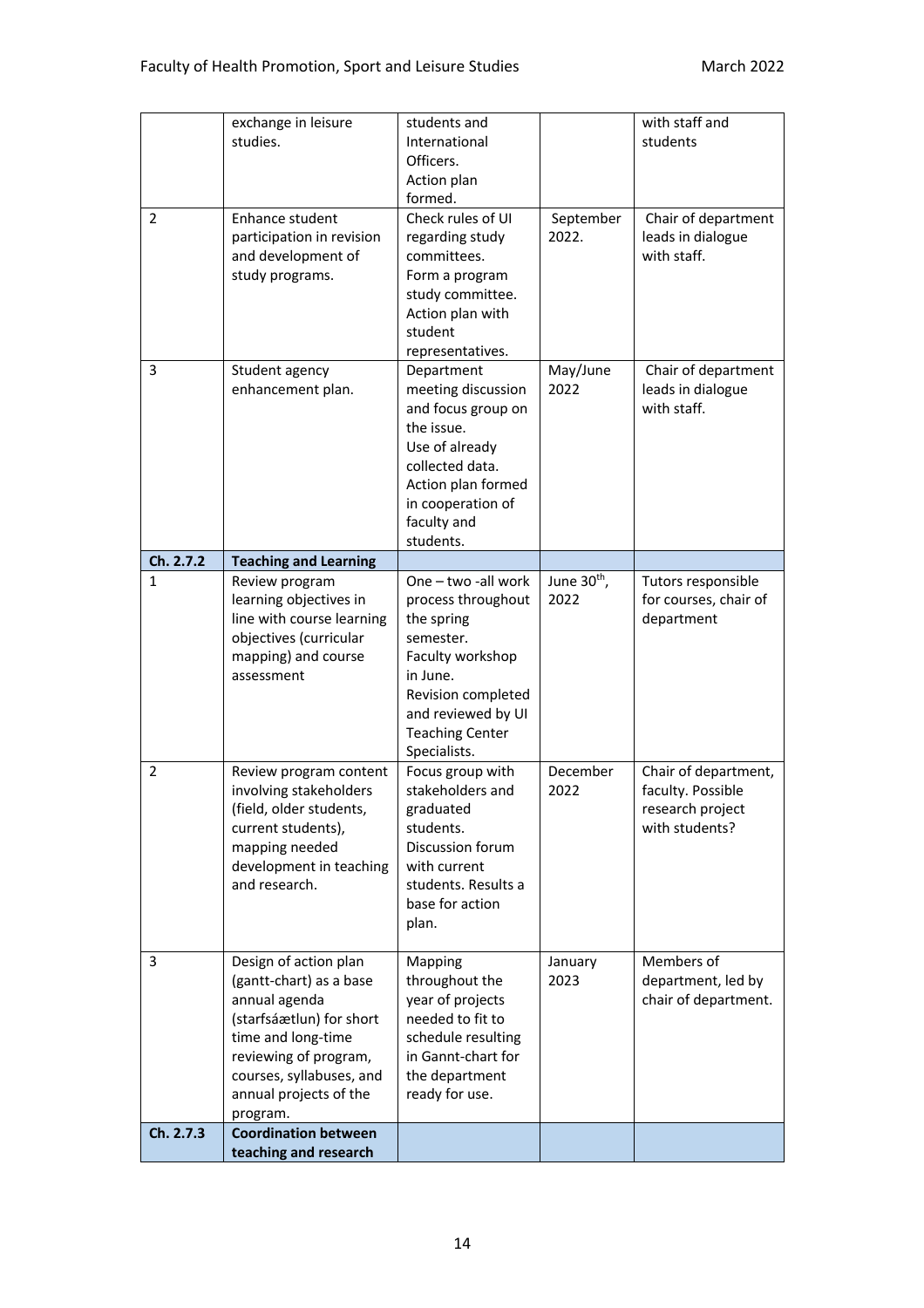|                | Review foundation and<br>strategy for The Leisure<br>Research Center needs. | Revised foundation<br>and research<br>strategy for The<br>Leisure Research<br>Center ready.                                                             | September<br>1st 2022  | Chair of The Leisure<br><b>Research Center</b><br>Chair of department. |
|----------------|-----------------------------------------------------------------------------|---------------------------------------------------------------------------------------------------------------------------------------------------------|------------------------|------------------------------------------------------------------------|
| $\mathfrak{p}$ | Enhance the research<br>capacity of faculty                                 | Map and secure<br>support for<br>members of faculty<br>in their doctoral<br>studies.<br>Application for 1-2<br>lecturer positions<br>at the department. | September<br>1st 2022. | Chair of Faculty<br>(chair of department<br>calls for action).         |

# **2.8 TÓS441 Leisure Studies (M.Ed. 120 ECTS) and postgraduate diplomas (60 ECTS)**

| Ch. 2.8.1    | <b>Students</b>                                                                                                                                                                                                               |                                                                                                                                                                                                         |                   |                                                                                                                              |
|--------------|-------------------------------------------------------------------------------------------------------------------------------------------------------------------------------------------------------------------------------|---------------------------------------------------------------------------------------------------------------------------------------------------------------------------------------------------------|-------------------|------------------------------------------------------------------------------------------------------------------------------|
| $\mathbf{1}$ | Map students view of<br>changes made regarding<br>M.Ed. and Graduate<br>diplomas through STE<br>and focus groups with<br>students starting 2020<br>and 2021.                                                                  | <b>Results from STE</b><br>and focus group<br>interviews<br>introduced at<br>department<br>meetings with staff<br>and students.<br>Results base for<br>review of graduate<br>program for 2023-<br>2024. | September<br>2022 | Head of Department<br>in collaboration with<br>supervising teachers<br>in key courses.                                       |
| 2            | Establish M.Ed. student<br>representative M.Ed. for<br>monthly department<br>meetings.                                                                                                                                        | Student<br>representing M.Ed.<br>program attending<br>monthly<br>department<br>meetings.                                                                                                                | February<br>2022  | <b>Head of Department</b>                                                                                                    |
| 3            | Establish an annual<br>event for graduate<br>students celebrating<br>their research projects,<br>final thesis, and<br>graduation.                                                                                             | Form an event<br>team of 3 students<br>and a faculty<br>member for spring<br>2022. First event in<br>spring 2022.                                                                                       | February<br>2022  | Head of Department<br>in collaboration with<br>students                                                                      |
| 4            | Race application<br>numbers for graduate<br>programs (diplomas and<br>M.Ed.) for enrichment<br>and diversity through a<br>strategic marketing plan.                                                                           | Marketing plan<br>focusing on specific<br>groups through on-<br>field collaborators,<br>unions, and<br>organisations<br>ready.                                                                          | February<br>2023  | <b>Head of Department</b><br>in collaboration with<br>School of education<br>marketing specialist<br>and project<br>manager. |
| Ch. 2.8.2    | <b>Teaching and Learning</b>                                                                                                                                                                                                  |                                                                                                                                                                                                         |                   |                                                                                                                              |
| $\mathbf{1}$ | React on graduate<br>students' complaints<br>regarding little or no<br>leisure studies<br>theoretical framework in<br>interdisciplinary courses.<br>Mapping of courses<br>highly needed to refresh<br>and offer collaboration | Mapping of courses<br>in need of<br>attention finished.<br>Meetings with<br>course leaders<br>regarding<br>reviewing of course<br>content and a                                                         | May 2022          | Head of department<br>in collaboration with<br>teachers                                                                      |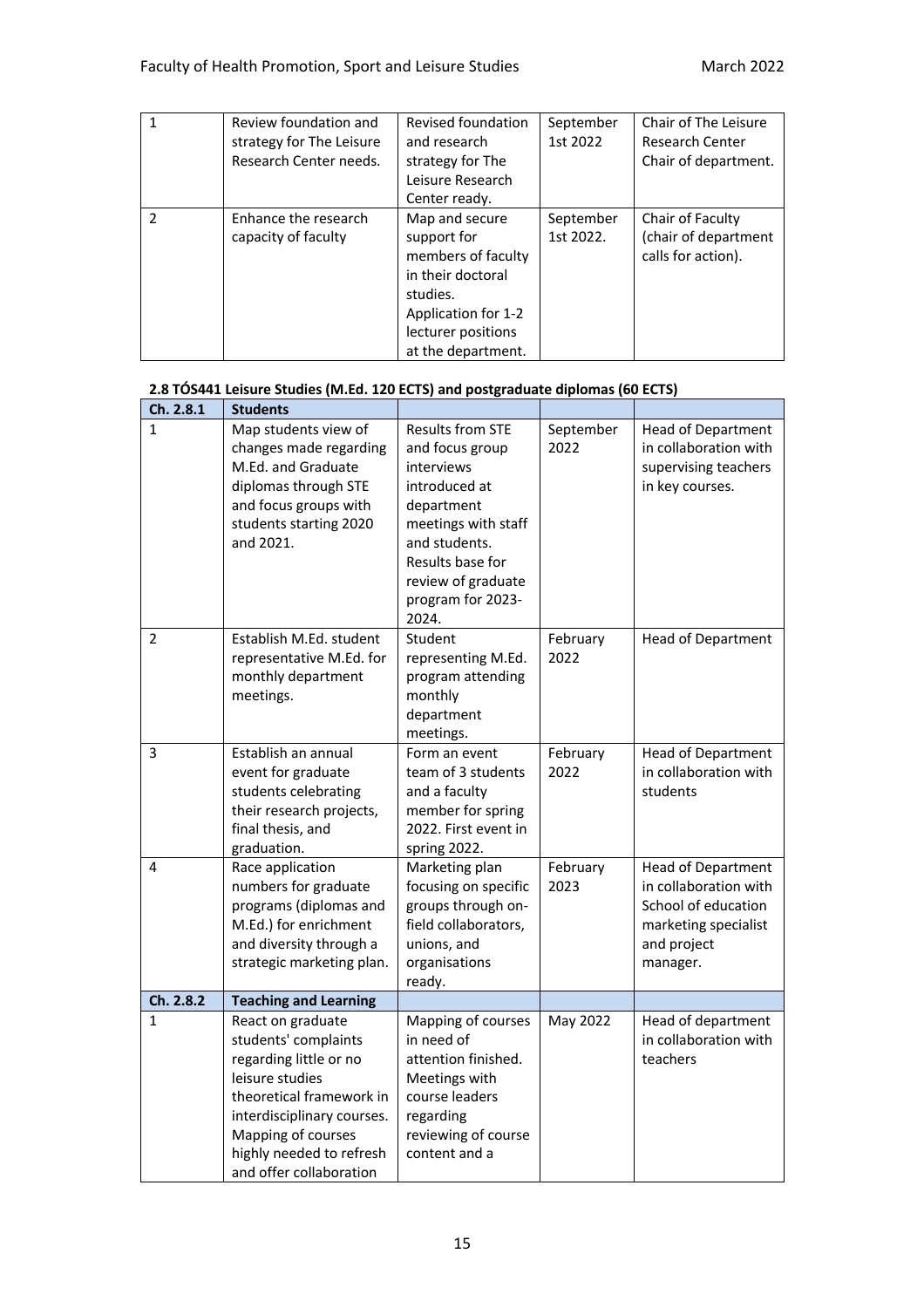|                | on course revision with                     | dialogue in                      |                  |                                         |
|----------------|---------------------------------------------|----------------------------------|------------------|-----------------------------------------|
|                | course leaders.                             | progress.                        |                  |                                         |
| $\overline{2}$ | Enhance quality of                          | Revision of                      | December         | Tutor of each course                    |
|                | feedback with clear                         | assignments in                   | 2022             |                                         |
|                | rubrics and action-based                    | mandatory                        |                  |                                         |
|                | field-related                               | graduate courses                 |                  |                                         |
|                | assignments.                                | completed and                    |                  |                                         |
|                |                                             | action based.                    |                  |                                         |
|                |                                             | Rubrics made and                 |                  |                                         |
|                |                                             | reviewed by UI                   |                  |                                         |
|                |                                             | <b>Teaching Center</b>           |                  |                                         |
|                |                                             | specialists for all              |                  |                                         |
|                |                                             | assignments in                   |                  |                                         |
|                |                                             | graduate program                 |                  |                                         |
|                |                                             | mandatory courses.               |                  |                                         |
| 3              | Revision of learning                        | Revised learning                 | May 2022         | Tutor of each course                    |
|                | outcomes for mandatory                      | outcomes in                      |                  |                                         |
|                | graduate courses                            | mandatory                        |                  |                                         |
|                | focusing on students'                       | graduate courses.                |                  |                                         |
|                | skills to communicate                       | Reviewed by UI                   |                  |                                         |
|                | issues related to the                       | <b>Teaching Center</b>           |                  |                                         |
|                | field or profession in an                   | specialists                      |                  |                                         |
|                | organized and                               |                                  |                  |                                         |
|                | comprehensible manner                       |                                  |                  |                                         |
|                | and develop an                              |                                  |                  |                                         |
|                | innovative way of<br>thinking.              |                                  |                  |                                         |
| 4              | Map constraints for                         | Mapping                          | <b>June 2022</b> | Head of department                      |
|                | graduate students                           | possibilities and                |                  | in collaboration with                   |
|                | seeking certification for                   | constraints                      |                  | head of faculty of                      |
|                | elementary and upper                        | completed in                     |                  | teaching.                               |
|                | secondary schools                           | collaboration with               |                  |                                         |
|                | teaching based on                           | faculty of teaching              |                  |                                         |
|                | undergraduate diploma,                      | programs. Action                 |                  |                                         |
|                | mixed specialization,                       | plan made based                  |                  |                                         |
|                | and Master of Teaching.                     | on overcoming                    |                  |                                         |
|                |                                             | constraints                      |                  |                                         |
|                |                                             | mapped.                          |                  |                                         |
| Ch. 2.8.3      | <b>Coordination between</b>                 |                                  |                  |                                         |
|                | teaching and research                       |                                  |                  |                                         |
| 1              | Establish enriched<br>research and learning | Project of faculty<br>Team-Based | May 2022         | Teacher in charge of                    |
|                | community of faculty                        | Supervision based                |                  | final projects in<br>collaboration with |
|                | and graduate students                       | on studies                       |                  | chair of department                     |
|                | towards a more                              | regarding the issue              |                  |                                         |
|                | connected and current                       | designed.                        |                  |                                         |
|                | research projects and                       | Application to                   |                  |                                         |
|                | support for graduate                        | University of                    |                  |                                         |
|                | students towards                            | <b>Iceland Teaching</b>          |                  |                                         |
|                | graduation.                                 | Development Fund                 |                  |                                         |
| 2              | Secure program                              | Key stakeholders                 | January          | Chair of department                     |
|                | development fitting                         | mapped and group                 | 2023             |                                         |
|                | needs of leisure field                      | formed september                 |                  |                                         |
|                | professionals through                       | 2022. Action plan                |                  |                                         |
|                | dialogue with                               | of revision group                |                  |                                         |
|                |                                             | formed.                          |                  |                                         |